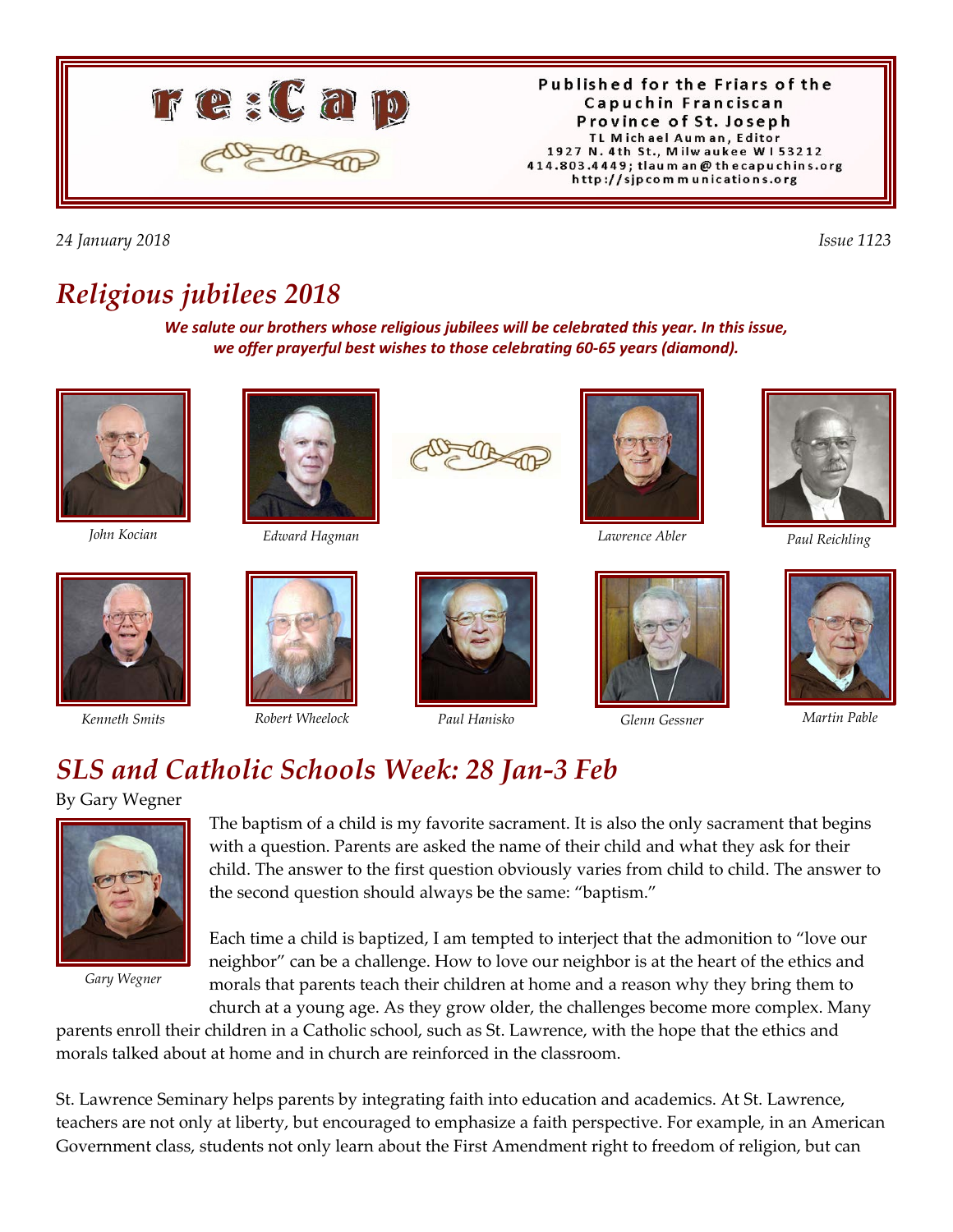also discuss how this has both helped and challenged the practice of faith. A faith-based education can encourage critical thinking that not only seeks knowledge and understanding of the science that explains our world, but also analyzes and questions how this knowledge could — or should — be used in the light of faith.

Faith in education encourages the development of the whole person. We need engineers who know how to build a bridge over which we drive our cars; but we need engineers who have been formed with a conscience as to whether a who know how to build a bridge over which we drive our cars; but we need engineers who have been formed with a conscience as to whether a given bridge ought to be built and how its construction may affect various communities. This does not just who have been formed with a some and the strategy of built and how its construction may affect various communities. This does not just<br>happen. Year after year, the student in a faith-based school will be challenged to ask<br> the "why" questions and not just "what, when, where, and how." Not only will he or she be encouraged to ask "why," but to do so from a framework of faith. The ones who can ask "why" are the ones who will be leaders.

Parents are the first teachers of their children, and at their baptism we pray that they will be the best teachers. By enrolling their sons at St. Lawrence, parents know that our Catholic faith is at the core of the curriculum and that we will give them the support they need as their sons' teachers.

Parents of our students at St. Lawrence Seminary High School can be sure that the teachers, supervisors, and friars are committed to reinforcing promises parents made at baptism to "bear witness to the faith by what they say and do." They help parents keep this promise *every* day and *all* day, whether in the classroom, in the dormitory, or on the playing fields. Wherever an SLS student goes, the faith is sure to follow.

*Ed note: Gary Wegner was on the faculty of St. Lawrence Seminary for more than 20 years. He is currently pastor of St. Isidore the Farmer Parish and its satellite parishes in the Mt. Calvary WI area.*

# *World Inter-Faith Harmony Week: 1-7 February*

by Thomas Zelinski



*Tom Zelinski*

One of the saddest realities for me as a person of some religious interests is the tragic story of how religion has been used as an excuse for hatred and violence throughout history. This ugly reality has risen up in many different religious traditions and continues today.

It is a sad history of using religion or belief in God as a way of dividing people. It becomes an egotistic exercise in pointing out how "our" side is right over against the wrong or evil of some other group. And sometimes that sense of righteousness leads to violence and destruction.

If we are ever to be reconciled among the various religious groups, we all need to stop worrying about who is right or who holds the truth, and look more toward treating all others with compassion. The direction is simply put in the Christian Gospel: that whatever we do to any brother or sister, we do for Christ, or for God. Other great Scriptures say something similar.



We have not always read our Scriptures very well, nor put them into practice.

*Ed note: Tom Zelinski ministers at Capuchin Retreat in Washington MI.*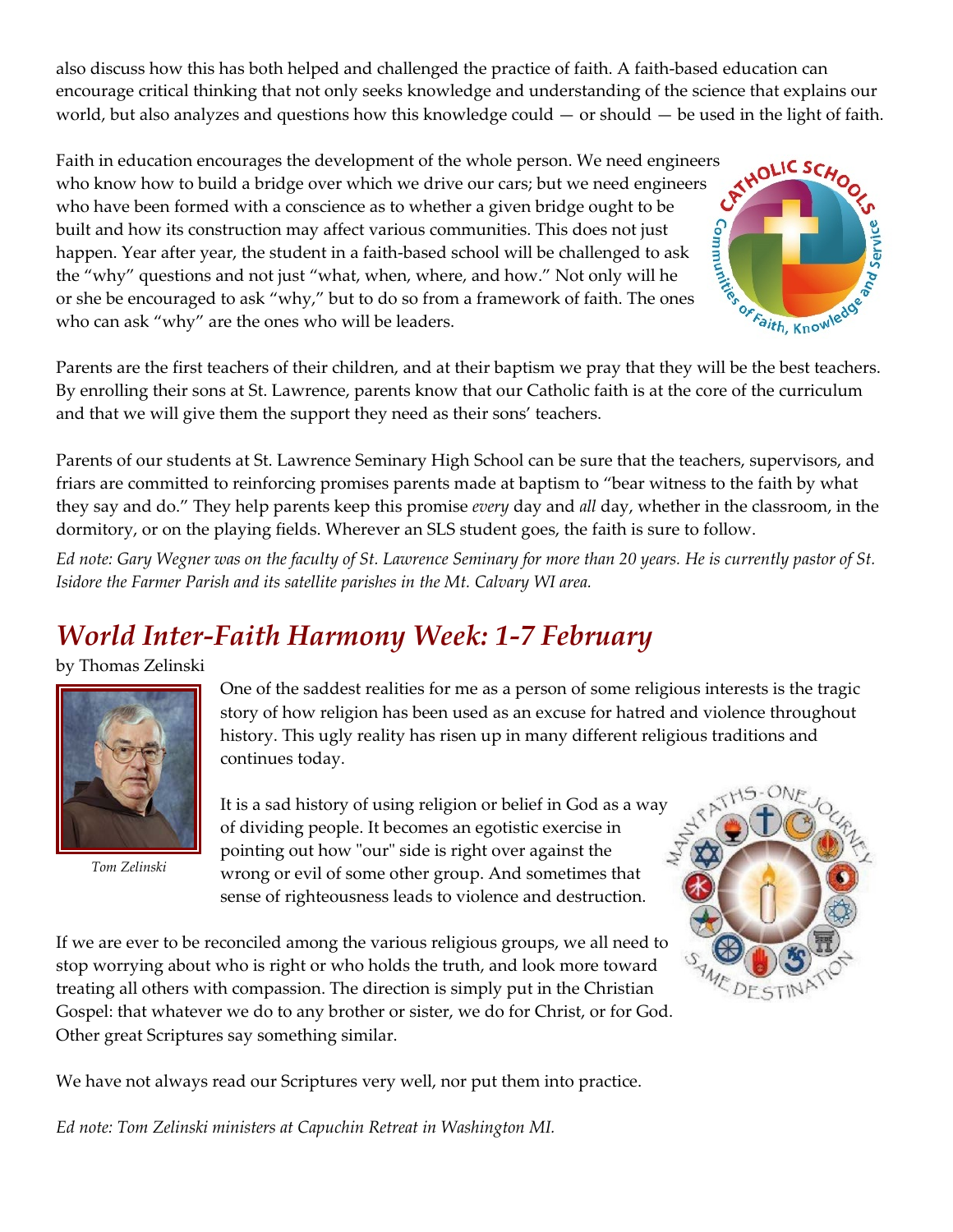### *Province hires new IT director*



*John Parker*

The St. Joseph Province continues to take advantage of the ever-expanding technology, with most friars communicating with cell phones, ministries constantly updating their websites, and provincial files and archives becoming digitalized. It became obvious that this reality demanded more expertise in the field.

John Parker started at the Province of St. Joseph as director of information technology in December 2017. Prior to his role here, he was an associate manager at Accenture, a global Fortune 500 company specializing in IT outsourcing and consulting. John was with Accenture at Dow Chemical from 2005 – 2017, where he led multiple technology teams located in Michigan, Indiana, China, and India.

Prior to Accenture, John worked for over seven years as a senior support technician for a Detroit based national law firm. In total, John has 20 years experience in IT infrastructure design, implementation and support. In addition, John served three years in the US Marine Corps and one year in the Michigan Army National Guard where he specialized in communications – both radio and land (wire) based. After his honorable discharge from the military, John obtained a bachelor of science degree in computer systems management from Rochester College.

# *February 8th: International Day of Prayer and Awareness against Human Trafficking*

The Pontifical Council for Justice and Peace and the International Union of Superiors General has designated February 8 as an annual day of prayer and awareness against human trafficking. February 8 is the feast day of St. Josephine Bakhita, who was kidnapped as a child and sold into slavery in Sudan and Italy. Once Josephine was freed, she became a Canossian nun and dedicated her life to sharing her testament of deliverance from slavery and comforting the poor and suffering. She was declared a Saint in 2000.

On February  $8<sup>th</sup>$ , Catholics all over the world are encouraged to host or attend prayer services to create greater awareness about this phenomenon. Through prayer, we not only reflect on the experiences of those that have suffered through this affront to human dignity, but also comfort, strengthen, and help empower survivors.



#### *A Prayer for the End of Human Trafficking*

*As shared by the Sisters of Charity of Saint Elizabeth, Convent Station, N.J.*

Gracious God: We raise our voices in anguished prayer for our sisters and brothers, women and girls, men and boys, who are modern day slaves; They are your beloved daughters and sons, exploited sexually or forced to work because of human violence and greed.

Fill us with your holy anger and your sacred passion that those who are trafficked might know healing and justice; that traffickers will come to repentance and conversion; that all of us might live in such a way that others are not made to pay the price for our comfort and convenience. Amen. May it be so!